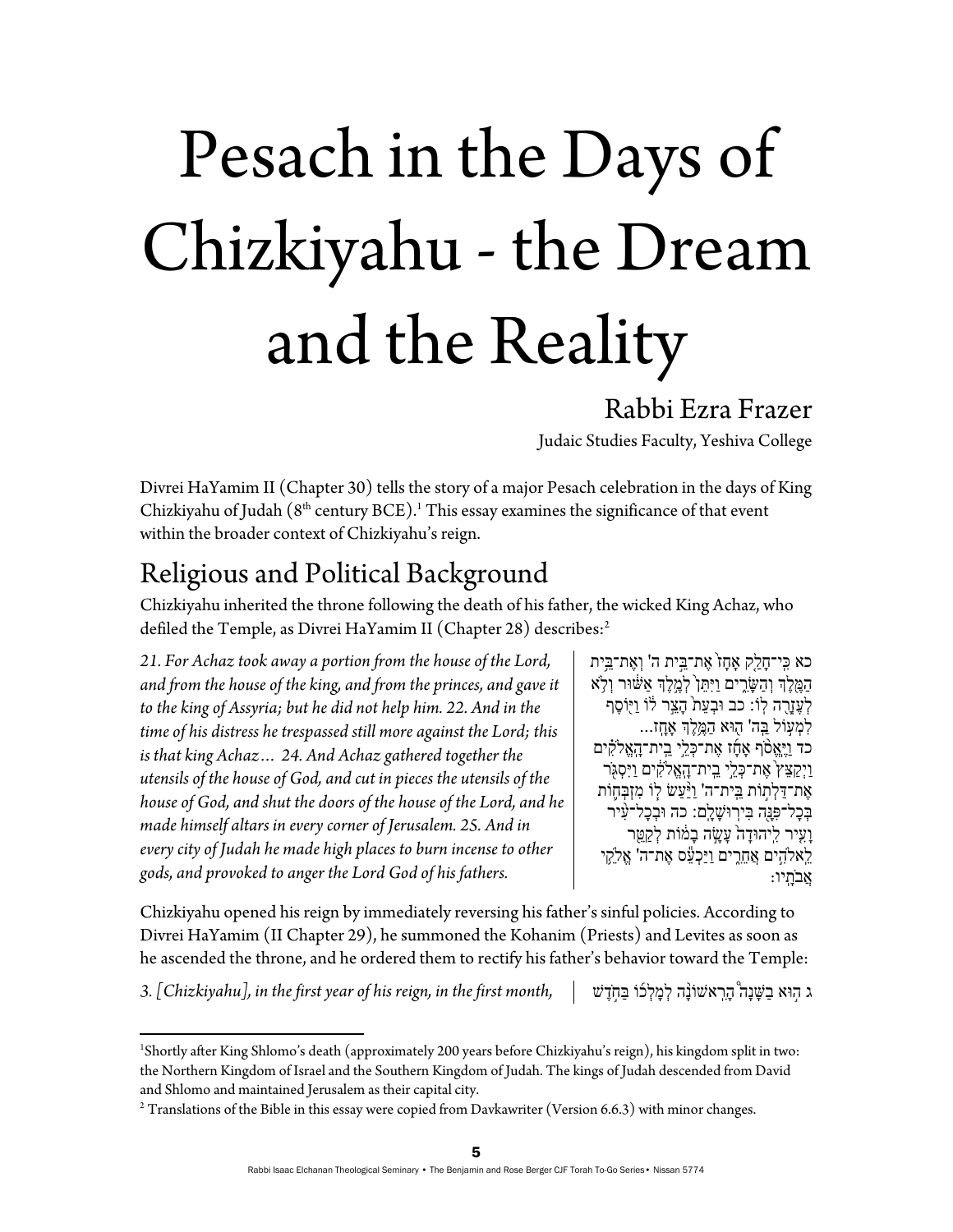*opened the doors of the house of the Lord, and repaired them. 4. And he brought in the Kohanim and the Levites, and gathered them together into the east street, 5. And he said to them, "Hear me, you Levites, sanctify now yourselves, and sanctify the house of the Lord God of your fathers, and carry out the filth from the holy place. 6. For our fathers have trespassed, and done that which was evil in the eyes of the Lord our God, and have forsaken Him, and have turned away their faces from the habitation of the Lord, and turned their backs.* 

ָהֶרְאשׁוֹן פָּתָח אֶת־דַּלְתְוֹת בֵּית־ה' ַוְיִחֲזָּקֶם: ד וַיַּבֵא אֱת־הַכְּהֲנִים וְאֶת־הָלְוַיִּם <u>וַיְ</u>אַסְפֵם לְרְחָוֹב הַמִּזְרָה: ה וַיֹּאמֶר לָהֶם שְׁמָעִוּנִי הַלְוַיִּם עַתֲה ּהָתְקַדְּשׁׁוּ וְקַדְּשׁוּ אֶת־בֵּית ה' אֱלֹקִי ָאֲבְהֵיכֶם וְהוֹצִיאוּ אֶת־הַנְּדֶּה מְן־הַקְּדֶשׁ: ו כִּי־מֳעֲלִוּ אֲבֹתֵ֫ינוּ וְעָשָׂוּ הָרֶע בְּעֵינֵי ה'־אֱלֵֹקִינוּ וַיַּעַזְָבֶהוּ וַיַּסֵפוּ פְנֵידֶ*ֶ*ם מִ*מְשָׁכֵּן ה' וַיִּתְּ*נוּ־עָׂרֵף:

During this same period of history, a major political change was transpiring in the Ancient Near East. Assyria was rising as a superpower, and the Assyrian army subjugated many smaller nations. Achaz allied Judah with Assyria, whereas his northern neighbor, the Kingdom of Israel, resisted Assyria. During the early years of Chizkiyahu's reign, the Assyrians destroyed and exiled Israel. Hence, as Chizkiyahu's reign progressed, his northern Israelite neighbors lost their independence and were reduced to a small number of survivors of the Assyrian exile.

# The Goals of Chizkiyahu's Pesach

Divrei HaYamim II Chapter 30 recounts how Chizkiyahu organized a major Pesach celebration in Jerusalem. Based on the aforementioned religious and political background, it appears that Chizkiyahu sought to accomplish two distinct goals through this celebration:

- 1. Chizkiyahu saw Pesach as an opportunity to formally rededicate the Temple—the culmination of his mission to purify the Temple from his father's defilement.
- 2. In light of the Kingdom of Israel's collapse, Chizkiyahu hoped that his major Pesach celebration would attract remnants of Israel's tribes to Jerusalem and thus reunite them under his rule.

However, Chizkiyahu's lofty goals faced formidable challenges. He apparently could not successfully prepare the Temple for rededication by the  $14<sup>th</sup>$  of Nisan, "because the Kohanim had not sanctified themselves sufficiently, nor had the people gathered themselves together to Jerusalem" (30:3). The northern tribes had been living as a separate kingdom for roughly 200 years, so—not surprisingly—many of them scoffed at the idea of traveling to Jerusalem—the capital of a foreign kingdom—to observe Pesach.

# Chizkiyahu's Attempted Solution

Sensing that they were not ready to rededicate the Temple, Chizkiyahu consulted with other leaders and citizens, and they decided to delay Pesach by one month. During this extra time, Chizkiyahu sent letters to the remnants of Israel, urging them to "return to the Lord" (30:9) by joining the Pesach celebration in Jerusalem. Although most remaining Israelites mocked this message, "A few men of Asher and Menashe and of Zevulun humbled themselves, and came to Jerusalem" (30:11).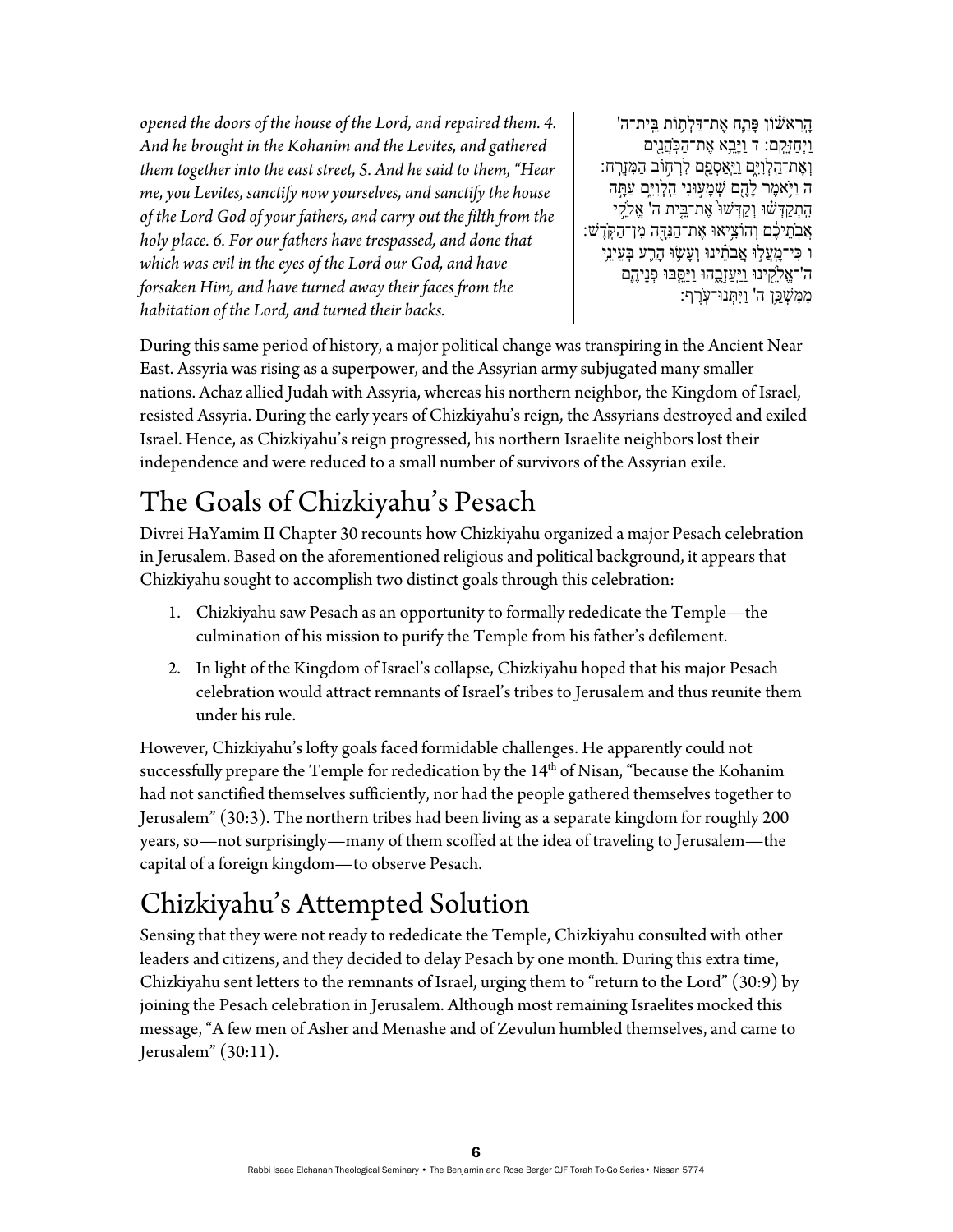A cursory reading of the text indicates that when the Pesach observance finally took place —one month late—it was a smashing success. The text depicts such tremendous joy that the nation stayed for an additional week after the formal holiday concluded: "And the whole assembly took counsel to keep another seven days; and they kept another seven days with gladness" (30:23). Hence, it would appear that Chizkiyahu made the correct decision to delay Pesach by one month.

## Delaying Pesach

However, a closer look at this event raises serious questions about Chizkiyahu's course of action. While the decision to delay Pesach succeeded in increasing the number of participants, the text never provides us with Chizkiyahu's legal justification for this bold action. Two possible halachic models exist for this decision:

- 1. **Pesach Sheini** An individual who legitimately cannot bring the *korban Pesach* in Nisan is permitted to bring it one month later, on the  $14<sup>th</sup>$  of Iyyar.
- 2. **A Leap Month**  According to Talmudic law, an extra month of Adar can be added before Nisan when certain circumstances would cause Pesach to occur too early in the year.

Of these two models, a simple reading of Divrei HaYamim seems to indicate that Chizkiyahu followed the model of *Pesach Sheini* by actually moving Pesach to Iyyar. Divrei HaYamim II 30:3 ָפִי הַכְּהֵנִים ׁלֹא־הִתְקַדְּשִׁוּ לְמַדֵּי —provides two reasons for Chizkiyahu's decision to delay Pesach וְהָעָם לֹא־נֵאֱסְפִוּ לְירוּשָׁלֵם ("because the Kohanim had not sanctified themselves sufficiently, nor had the people gathered themselves together to Jerusalem") —and they parallel the two legitimate reasons that the Torah gives for waiting until *Pesach Sheini* to bring one's sacrifice: a) ritual impurity, and b) geographic distance from the Temple (Bemidbar 9:10-11): $3$ 

*10. If any man of you or of your posterity shall be impure because of a dead body, or is in a journey far away, he shall still keep the Passover to the Lord. 11. On the fourteenth day of the second month at evening they shall keep it.* 

י ִ֣אישׁ ִ֣אישׁ ִכּי-יִ ְהֶיֽה- **ָטֵ֣מא ׀ ָל֡נֶ ֶפשׁ ֩אוֹ ִבְדֶרְךָ רְחִׂקֵֽה** לָבֶׁם אוֹ לְדֹרְתֵיבֶ֫ם וְעָשָׂה ָפֵסַח לַהְ': יא בַּחֹדֵשׁ הַשֵּׁנִי ּבְאַרְבָּעָּה עָשָׂר יֵוֹם בִּין הַעַרְבַּיִם יַעֲשׂוּ אֹתוֹ

Moreover, the text repeatedly refers to Chizkiyahu's Pesach as taking place "in the **second** month," which is the biblical date for *Pesach Sheini*. These similarities to the circumstances described in Bemidbar 9 seemingly lead to the conclusion that Chizkiyahu essentially advised the entire nation to withhold their sacrifices until *Pesach Sheini*. Indeed, one view in the Tosefta (*Pesachim* 8:4) and Gemara (*Sanhedrin* 12b) asserts that Chizkiyahu "coerced the congregation .4(מעשה בחזקיה מלך יהודה שהעשה את הצבור לעשות פסח שני) "*Sheini Pesach* observe to

Despite this evidence, most commentators reject the possibility that Chizkiyahu's celebration was a communal *Pesach Sheini*. They note that the Torah presents *Pesach Sheini* as a solution for

 3 For detailed parameters of which circumstances entitle someone to participate in *Pesach Sheini*, see Rambam, *Hilchot Korban Pesach*, Chapters 5-6. 4

This quote comes from the Tosefta; the Gemara presents this view with a slightly different formulation. These two sources also differ regarding the author of this statement—R. Yehudah (Tosefta) or R. Shimon b. Yehudah citing R. Shimon (Gemara).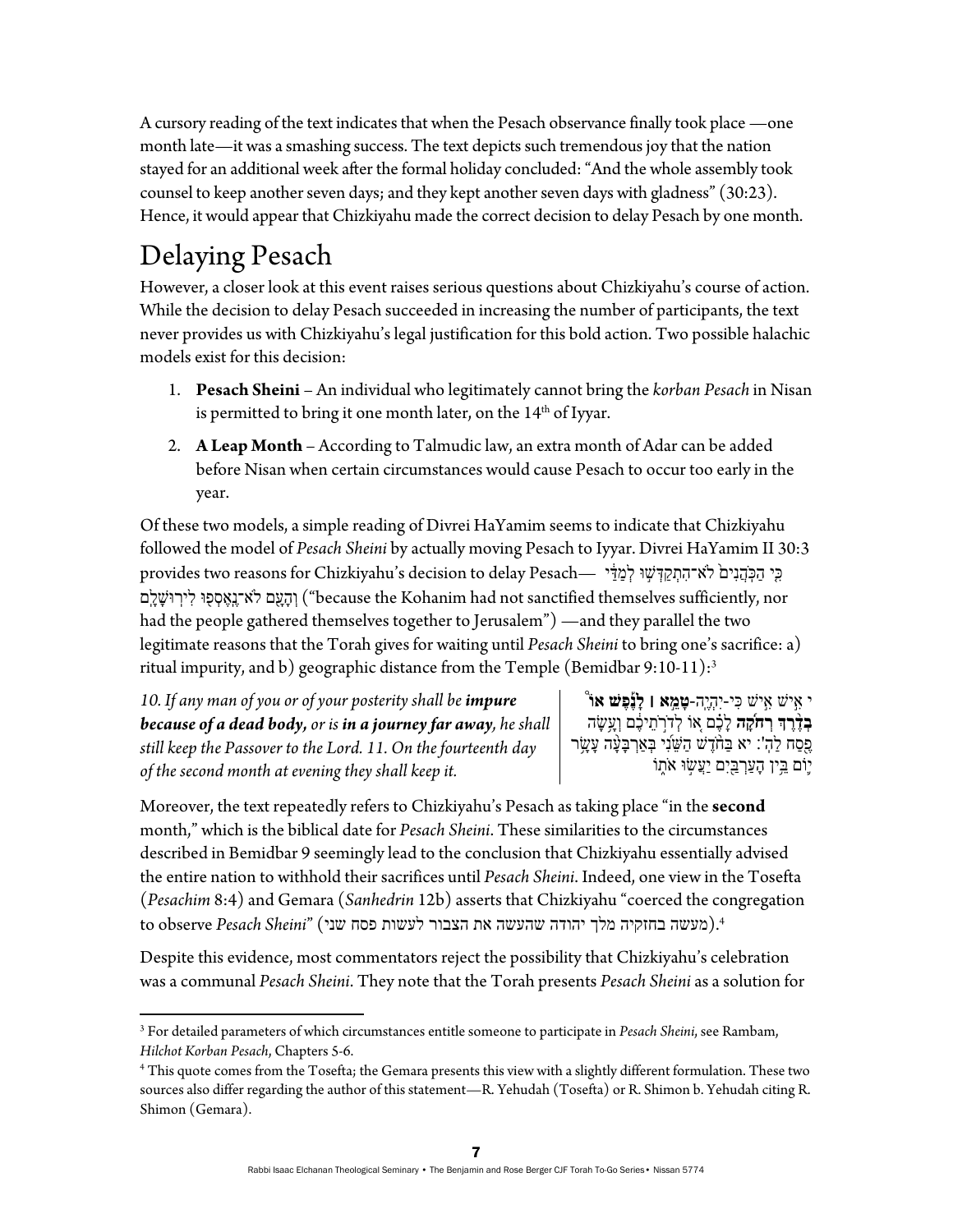**individuals** who are unable to observe *Pesach* with the rest of the nation in Nisan, whereas Chizkiyahu delayed the holiday for **the entire nation**! Furthermore, *Pesach Sheini* is a one-day event on the 14<sup>th</sup> of Iyyar in which individuals bring the *korban Pesach* (the ritual sacrifice) that they could not bring in Nisan. Those individuals still observe the seven-day festival and its restrictions on leavened products in the month of Nisan, along with the rest of the nation.<sup>5</sup> But Chizkiyahu did not merely delay the **sacrifice** by one month; he delayed the **entire seven-day festival**! As Ibn Ezra observes (Long Commentary to Shemot, Introduction to Chapter 12), the claim that Chizkiyahu told everyone to observe the seven-day festival as *Pesach Sheini* in Iyyar, must assume:

*that [Chizkiyahu] ate and fed chametz to all of Israel in Nisan… and that he devised on his own to observe the Festival of Matzot in Iyyar for seven days… because God did not command to observe the Festival of Matzot in Iyyar, but rather to eat the Pesach sacrifice one night [in Iyyar]. Indeed, all of the impure individuals [who bring their sacrifice in Iyyar] eat matzah with the rest of Israel in Nisan. Heaven forbid that Chizkiyahu would have done such evil things!* 

שאכל והאכיל כל ישראל חמץ בחדש הראשון... שבדא מלבו לעשות חג המצות בחדש השני שבעת ימים... כי השם לא צוה לעשות חג המצות בחדש השני, רק על אכילת הפסח לילה אחד; כי כל הטמאים אוכלים בחדש הראשון מצות עם כל ישראל. חלילה חלילה, שעשה חזקיהו רעות כאלה

Most commentators therefore assume that Chizkiyahu did not instruct the nation to withhold their sacrifices until *Pesach Sheini*. Instead, they argue that Chizkiyahu added a leap month before Pesach, so that "the second month" was not, in fact, Iyyar, but rather was Nisan delayed by a month. While this assumption would explain why they observed the entire seven-day festival in "the second month," the Gemara (*Sanhedrin* 12a-b) still takes issue with Chizkiyahu's conduct. The Gemara suggests that Chizkiyahu behaved improperly, either because the nation's ritual impurity was not a sufficient reason to add a leap month, $^6$  or because Chizkiyahu waited too long to declare this leap month.<sup>7</sup>

Ibn Ezra (ibid.) and Radak defend Chizkiyahu. After adopting the view that Chizkiyahu's only error was declaring the leap month too late, Ibn Ezra downplays the severity of such an error by claiming that God would not have responded favorably to this holiday if it had entailed grave sins. Radak (Divrei HaYamim II 30:2) goes even further by asserting that no textual evidence supports the claim that Chizkiyahu waited too long to declare the leap month.<sup>8</sup>

<sup>5</sup> In the words of the Mishnah (*Pesachim* 9:3), one may possess chametz and matzah together in one's home while offering the *korban Pesach* on *Pesach Sheini* (בבית עימו ומצה חמץ והשני(*.*

 $^6$  According to this line of reasoning, no leap month is necessary when most of the nation is impure, since halachah permits the *korban Pesach* to be offered in a state of impurity when most of the nation is impure ( הותרה טומאה

בציבור(. For the details of this legal principle regarding Pesach, see Rambam, *Hilchot Korban Pesach*, Chapter 7. 7 <sup>7</sup> The Gemara explains that once the month of Adar ends, the next month automatically becomes Nisan, so a leap month can no longer be added. The Gemara claims that Chizkiyahu failed to declare the leap month until the date that could have been the first day of Nisan.

<sup>8</sup> Although Radak is clearly correct that Divrei HaYamim never specifies the date on which Chizkiyahu proclaimed the leap month, the Talmud presumably based its claim on textual evidence from the previous chapter of Divrei HaYamim (II 29:17), where the Kohanim began a 16-day process of purifying the Temple on "the first day of the first month." The Talmud likely assumed that Chizkiyahu began his plans for a national Pesach celebration on the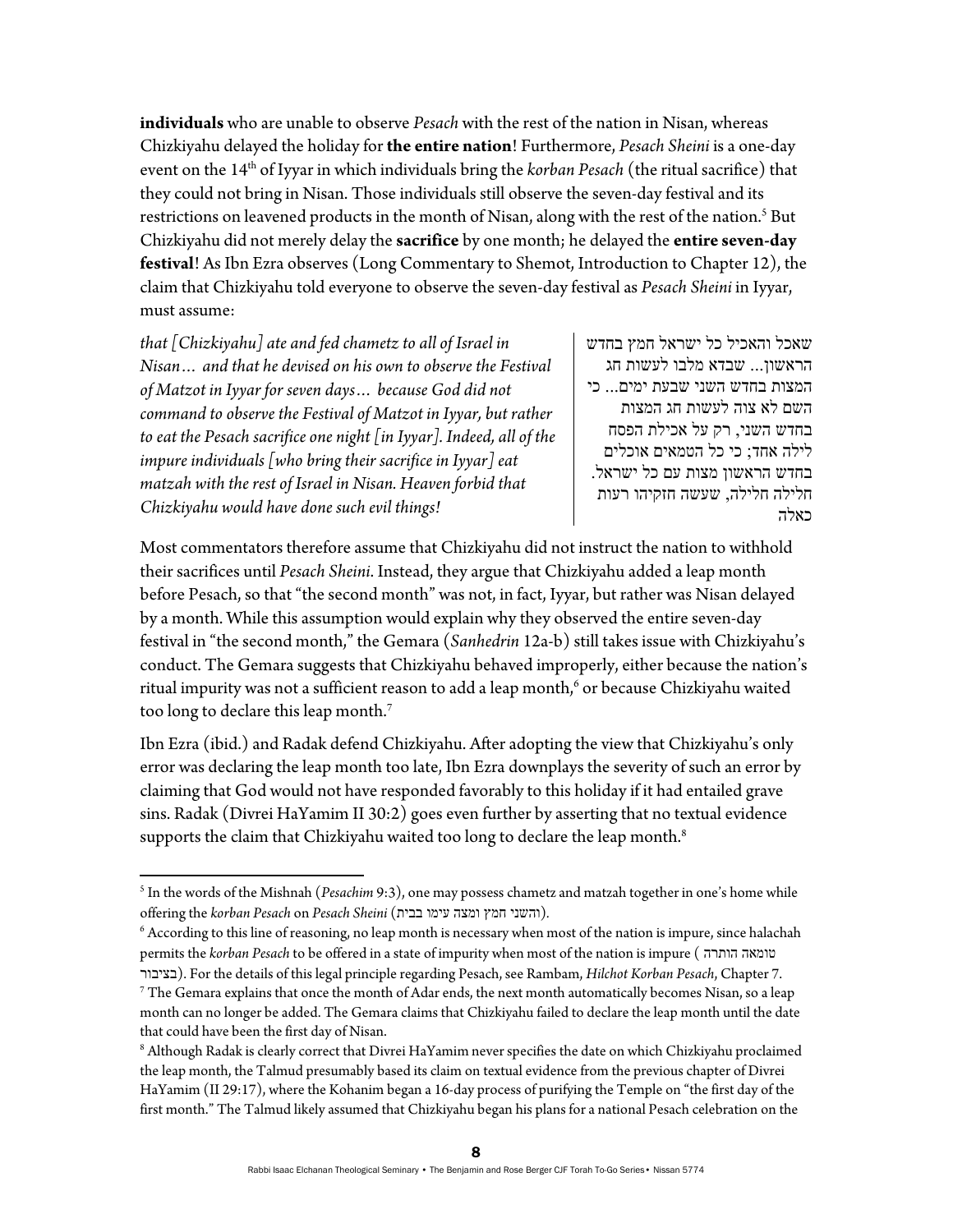## Ritual Impurity

In addition to the issue of delaying Pesach by a month, Chizkiyahu engaged in another legally problematic decision during the Pesach celebration. Divrei HaYamim lists which group performed each step of the process for offering the *korban Pesach*:

*16. And they stood in their place according to the form prescribed for them, according to the Torah of Moshe the man of God; the Kohanim sprinkled the blood, which they received from the hand of the Levites. 17. For there were many in the congregation who were not sanctified; therefore the Levites slaughtered the paschal lamb for everyone who was not clean, to sanctify them to the Lord. 18. For a multitude of the people, many of them from Ephraim and Menashe, Yissachar and Zevulun, had not cleansed themselves, so that they ate the paschal lamb otherwise than what it was prescribed. But Chizkiyahu prayed for them, saying, "May the good Lord pardon every one 19. Who prepares his heart to seek God, the Lord God of his fathers, even though he is not cleansed according to the purification of the sanctuary."* 

טז ויִעמָדוּ על־עמִדם כִּמשִׁפּטֹם ְכּ ַ֖תוֹרת מֶֹ֣שׁה ִאֽ ָ ישׁ־הֱא ִֹ֑לקים הַכְּהֲנִים ׁוֹרְקֵים אֶת־הַדָּם מְיַד ַה ְל ִו ִיּֽם: יז ִכּֽ ַ י־רַ֥בּת ַבּ ָקָּ֖הל ֲא ֶ֣שׁר לְא־הִתְקַדָּשׁוּ וְהַלְוְיִּם עַל־שָׁחִיטַת הַפְּסָחִים לְכֹל<sup>י</sup>לְא טָהוֹר לְהַקְדִּישׁ ַלֶה': יח כִּי מַרְבִּית הָעָືם [רַבַּת מֵאֵפְרַיִם וּמְנַשֵּׁה יִשָּׂשֹכָר וּזְבָלוּן  $\zeta$ ֹ֣לא ִה ֶטּ ָ֔הרוּ ִכּ ָ י־אֽ ְכ֥לוּ ֶא ַ ת־הֶ֖פּ ַסח ַבְּלְא כַּבָּתֶוּב כִּי<sup>9</sup>הִתְפַּלֵּל יְחִזְקִיָּהוּ ָעֲלֵיהֶם לֵאמֹר ה' הַטִּוֹב יִכַפֵּר בְעֵד: יט כָּל־לְבָבְוֹ הֵלִין לְדְרָוֹשׁ ָהֱֽא ִֹ֥לקים ׀ ה' ֱא ֵֹ֣לקי ֲא ָ֑ בוֹתיו ְוֹ֖לא ְכָּטֳֽהַ֥רת ַה ֽקֶֹּדשׁ:

This passage indicates the Levites slaughtered each sacrifice, the Kohanim sprinkled its blood, and the sacrifice's owners ate it. According to normative halachah, any Jew from any tribe may slaughter a sacrifice,<sup>9</sup> which raises the question of why only the Levites slaughtered the sacrifices. Pseudo-Rashi<sup>10</sup> (30:16-17) suggests that the text emphasizes the fact that many of the people were ritually impure for this reason—Levites were charged with slaughtering the sacrifices, because ritual impurity disqualified many of the owners from slaughtering their own sacrifices.

However, the fact that many of the Pesach's participants were ritually impure calls into question whether they should have been offering sacrifices at all, since impure individuals are forbidden to offer a *korban Pesach*. Chizkiyahu apparently recognized this problem, which is why he prayed that the "good Lord" should pardon them. Yet Chizkiyahu's prayer begs a further question: if he knew that their impurity precluded them from offering or eating their *korban Pesach*, and not just from slaughtering the animal themselves, then why did Chizkiyahu not prevent them from bringing a *korban Pesach* to the Temple*.* 

I believe that the following analogy to our times might best explain Chizkiyahu's conduct. Imagine a rabbi who invites a group of unaffiliated Jews to his seder. As Pesach arrives, he

<u> 1989 - Johann Stoff, amerikansk politiker (d. 1989)</u> same day that the Temple's purification began (i.e. "the first day of the first month"), which would mean that he decided to add a leap month on the day that should have been the first of Nisan. The Kohanim presumably worked straight through the  $16^{th}$  day of the first month, without concern for the fact that the  $15^{th}$  of the month was a holiday, because it was understood that this "first month" was a leap month and thus was not Nisan.

<sup>9</sup> Gemara, Zevachim 31a; Rambam, Hilchot B'iat HaMikdash 9:6.

<sup>&</sup>lt;sup>10</sup> Rashi did not write a surviving commentary to Divrei HaYamim, so scholars use "Pseudo-Rashi" to refer to the medieval Ashkenazic commentary on Divrei HaYamim that is labeled as Rashi in most printed editions of Tanach with commentaries. See Eran Viezel, *The Commentary on Chronicles Attributed to Rashi* [Hebrew] (Jerusalem: Magness Press, 2010) for an analysis of this commentary.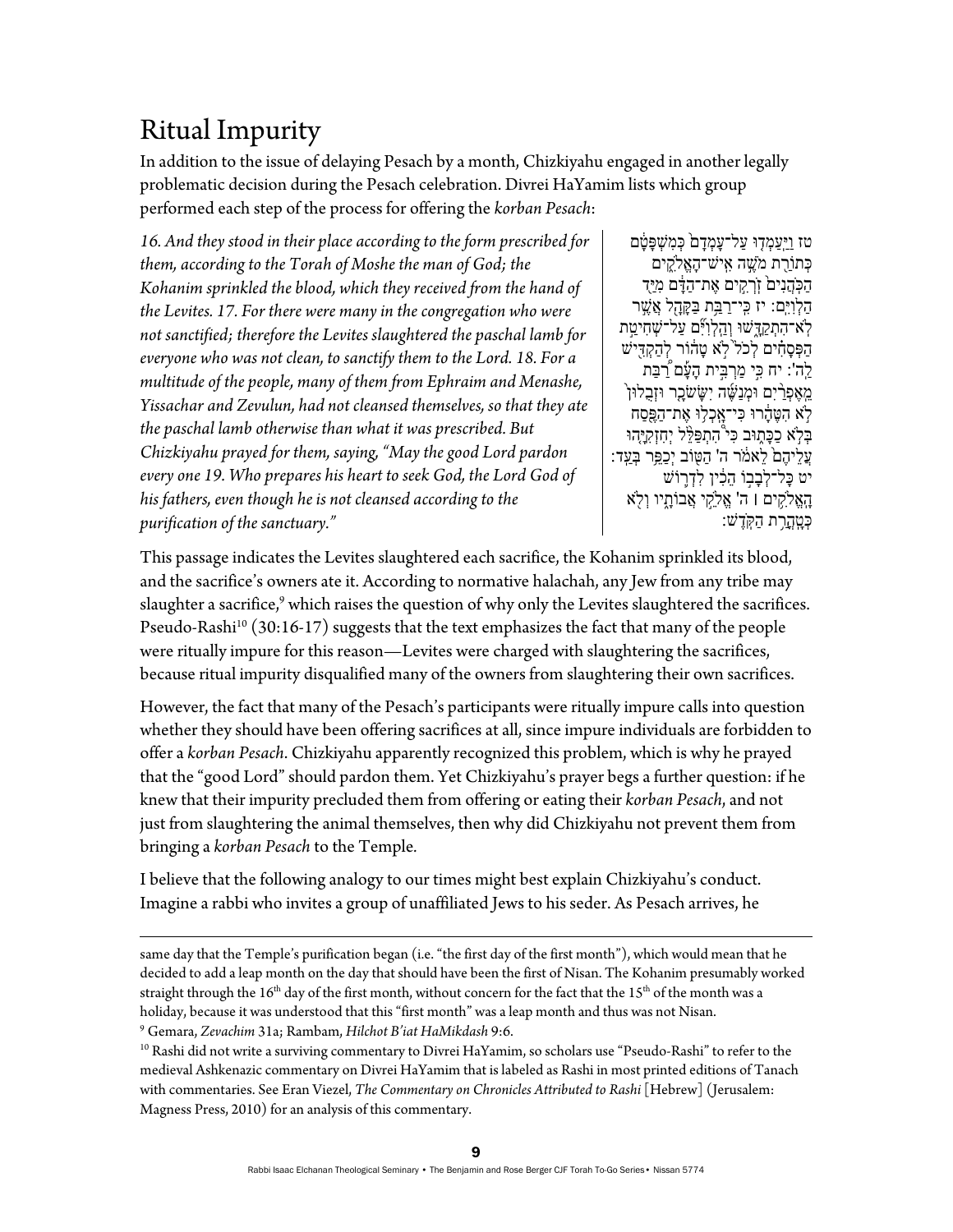realizes that a) some of his guests plan on driving home after the seder, and b) some of his guests are not halachically Jewish, and his wine is not *mevushal* (cooked).11 In order to ensure that no non-Jewish guests pour the wine, the rabbi tells everyone that only the host family pours wine at the seder, so that the guests can experience freedom. In truth, there is no halachic prohibition against guests pouring their own wine, but the rabbi invents this rule, because he wants to guarantee that the wine will be served according to halachah, without embarrassing his non-Jewish guests by saying that only they are forbidden to touch the wine. Although the rabbi knows that many guests will be violating Yom Tov by driving home after the seder, he does not disinvite them, since his entire purpose in hosting this seder is to reach out to unaffiliated Jews. Indeed, he hopes that God will forgive these individuals for driving home, since they at least made the sincere effort to observe the seder despite their unfamiliarity with halachah*.* 

In essence, Chizkiyahu faced a similar situation with the residents of the Northern Kingdom. Despite the extra month that he delayed Pesach, many of these people failed to purify themselves. Once he knew that they were still impure, Chizkiyahu could have simply told them that impure people may not participate in the *korban Pesach* at all. However, if he did so, then he would alienate precisely those members of the Northern Kingdom who cared enough to come to Jerusalem when most of their neighbors had mocked Chizkiyahu's invitation. So instead, Chizkiyahu implemented a policy in which only Levites were permitted to slaughter the sacrifices. Although Israelites are normally permitted to slaughter sacrifices, Chizkiyahu restricted the slaughtering to Levites in order to prevent impure Israelites from slaughtering their own sacrifices without embarrassing them. Chizkiyahu knew that these impure people would anyway eat from their sacrifices outside the Temple, but he did not want to bar them from the entire event. Therefore, he controlled what happened in the Temple and prayed that God would pardon any other transgression that well-intentioned but impure people might commit.<sup>12</sup>

#### Assessing the Event

The story of Chizkiyahu's Pesach concludes with a seemingly happy ending:

*5. And all the congregation of Judah, with the Kohanim and the Levites, and all the congregation that came from Israel, and the foreigners who came from the Land of Israel, and who lived in Judah, rejoiced. 26. And there was great joy in Jerusalem; for since the time of Solomon the son of David king of Israel there had been nothing like this in Jerusalem. 27. Then the Kohanim the Levites arose and blessed the people; and their voice was heard, and their prayer came up to His holy dwelling place, to heaven.* 

כה וַיִּשְׂמְחָוּ । כַּל־קָהָל יְהוּדַה וְהַכִּהֲנִים וְהַלְוִ<sup>ּנְ</sup>ם וְכָל־הַקָּהָל הַבָּאִים מִיִּשְׂרָאֵל וְהַגֵּרִים הַבָּאִים מֵאֲרֵץ יְשָׂרַאֵּל וְהַיְּוֹשָׁבִים בִּיהוּדֶה: כו וַתְּהֶי שִׂמְחָה גְדוֹלָה בִּירְוּשָׁלֵם כִּי מִימֵۢי שִׁלמָה ֶבֶן־דָּוִיד מֶלֶךְ יִשְׂרָאֵל לָא כָזִאת ּבִּירְוּשָׁלֶם: כז וַיָּקֻמוּ הַכְּהֲנִים הַלְוִיִּם ַוַיְבָרְכִוּ אֶת־הָעָּם וַיִּשָּׁמַע בְּקוֹלֶם וַתָּבְוֹא ְתִפְלַתֲם לְמִעְוֹן קַדְשָׁוֹ לַשָּׁמֵיִם:

<sup>11</sup> See *Shulchan Aruch* (*Yoreh De'ah* 123) for the details of how and when uncooked wine can become forbidden through contact with a Gentile.

<sup>&</sup>lt;sup>12</sup> The Gemara (*Sanhedrin* ibid.) treats Chizkiyahu's prayer for divine forgiveness as proof that Chizkiyahu sinned by delaying Pesach. However, Radak (30:2) points out that a simple reading of the biblical text clearly demonstrates that Chizkiyahu's prayer relates to ritual impurity and has nothing to do with the date of Pesach.